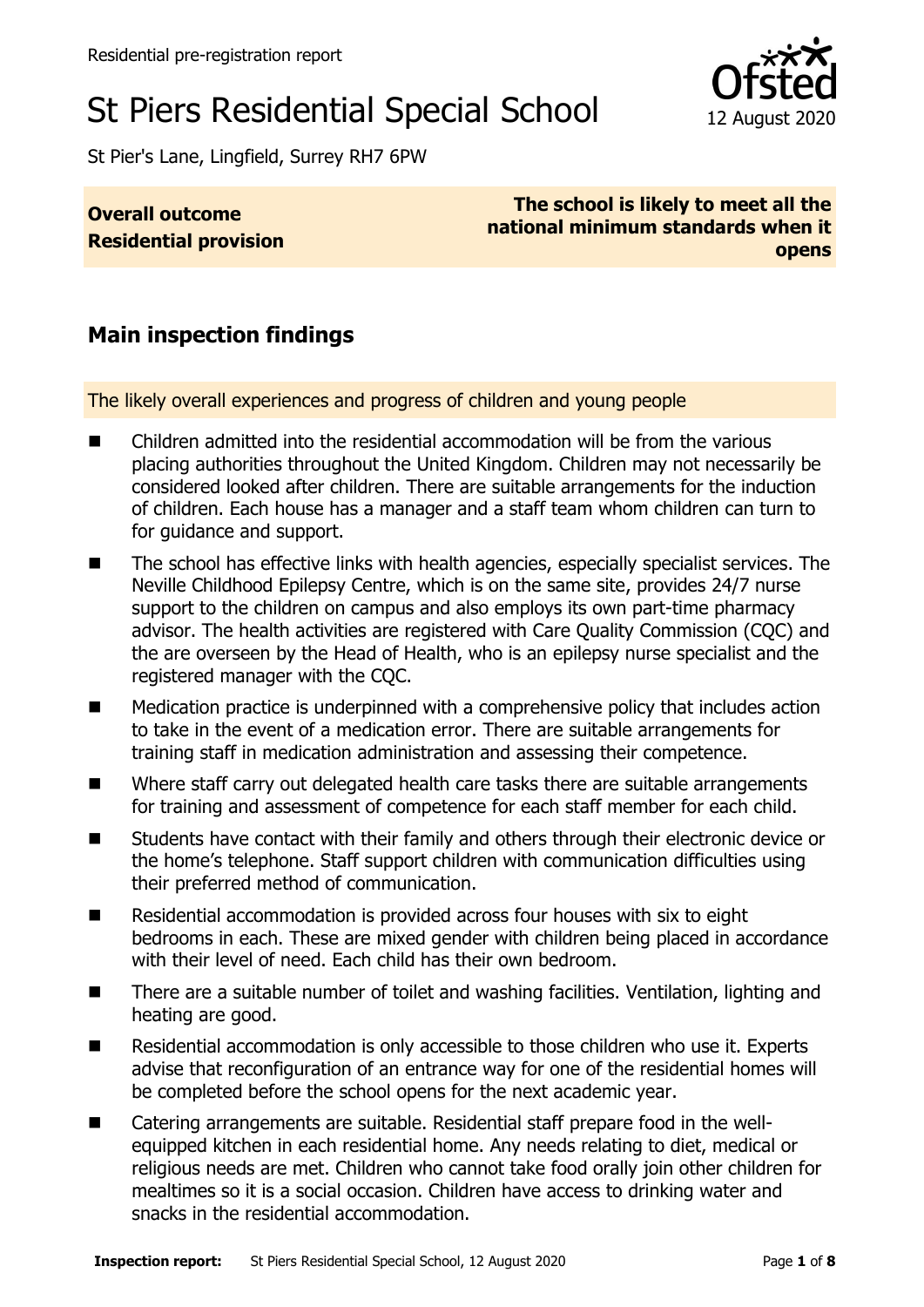

- There are suitable arrangements in place for the management of laundry.
- CCTV is not used for security. Some bedrooms may contain visual or audio monitoring devices to monitor children's epilepsy during the night. This is underpinned by a comprehensive policy that includes obtaining the necessary permissions and consents.
- Children have access to a wide range of activties inside and out in the extensive grounds. There are minibuses and drivers available for trips further afield.
- The school has a equality and diversity policy that is applied in practice.
- Staff ensure that children with severe communication difficulties have the necessary bespoke equipment to communicate. Children have regular and consistent contact with staff, access to an independent visitor as well as a complaints procedure to communicate their views. In addition, a school council meets termly to discuss the wider needs of the group.
- The school is likely to meet NMS 2, 3, 4, 5, 8, 9, 10, 16, 17, 18.

How well children are likely to be helped and protected

- There is an up-to-date child protection policy in place that makes reference to key documents such as keeping children safe in education. The child protection policy contains sufficient information and risk management across the full range of safeguarding issues, for example, e-safety, child sexual exploitation, female genital mutilation, missing from care, Prevent duty and the role of and engagement with the designated officer for safeguarding in the local authority.
- There is a designated safeguarding lead in place and a number of deputies who are suitably trained.
- There is a behaviour management policy outlining appropriate sanctions to address different levels of poor behaviour. It is intended that there will be close working with parents in the event of any serious concerns.
- Safer recruitment practice is adopted. The single central register meets the standard.
- There are good arrangements for health and safety. The school ensure that the necessary safety procedures are in place such as fire safety and risk of legionella outbreak. The school has an electrical installation certificate and there are good arrangements for portable appliance testing. There are suitable arrangements for the testing of specialist equipment such as hoists.
- Senior leaders are aware of their responsibilities for fire safety under the Regulatory Reform (Fire Safety) Order 2005. They have the necessary systems in place to prevent and respond to fire. The fire system has been commissioned and there is a risk assessment in place by an independent fire specialist. Regular trial evacuations take place.
- There are a suitable number of first aiders and first aid kits available.
- A process to undertake a written risk assessment in determining residential accommodation arrangements is in place. Students are allocated rooms based on need.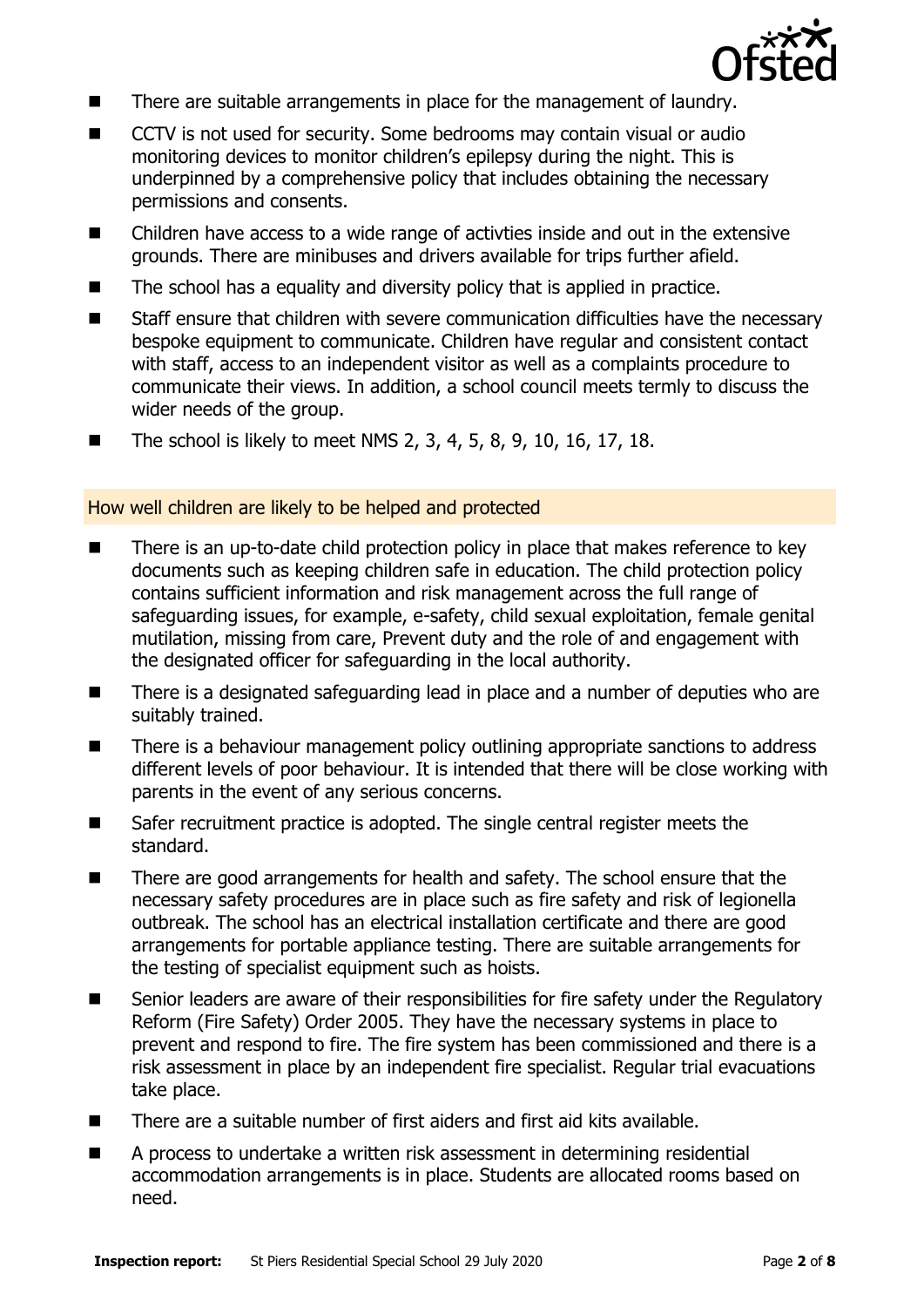

- There are no individuals who are over 18 sharing the residential accommodation.
- There are no quardians appointed by the school.
- The school is likely to meet NMS 6, 7, 11, 12, 14.

#### The likely effectiveness of leaders and managers

- The school has a clear statement of boarding principles and practice. It provides an outline of provision for children with special educational needs and/or disabilities Parents and children are aware of the aims of the school.
- The executive board, trust board and governing body provide the necessary monitoring and oversight of the residential accommodation. They are aware of their responsibilities under the national minimum standards, including providing an annual review of the operations and resourcing. There is a head of quality who is part of the senior leadership team as well as a residential quality board who provide further oversight.
- Leaders and managers have clear plans to communicate and work effectively with parents, that is already a strong ethos of the school.
- Senior leaders adopt a trans-disciplinary model with children at the centre of practice. There are clear plans for members of the governing board to carry out monitoring visits at the required intervals.
- Residential staff have clear job descriptions and accountability. There are arrangements in place for termly supervision by their line managers. Staff have, or are enrolled on, the level three qualification in social care.
- Staff are deployed to work routinely in one of the residential houses. This maximises the opportunity for children to choose which staff members provide their personal care, where appropriate.
- Specialist professionals are qualified and, where applicable, registered by the appropriate professional body. They have a good understanding of residential child care and the policies and purpose of the school.
- Children do not have access to staff accommodation.
- There are arrangements to consult with the relevant individuals and agencies to prepare a placement plan for each child. Such plans clearly show the delegated responsibilities. A key worker is responsible for overseeing the placement plan and providing reports, for example to statutory reviews.
- There are suitable arrangements to keep appendix one to three records.
- The school is likely to meet NMS 1, 5, 13, 15, 19, 20, 21, 22.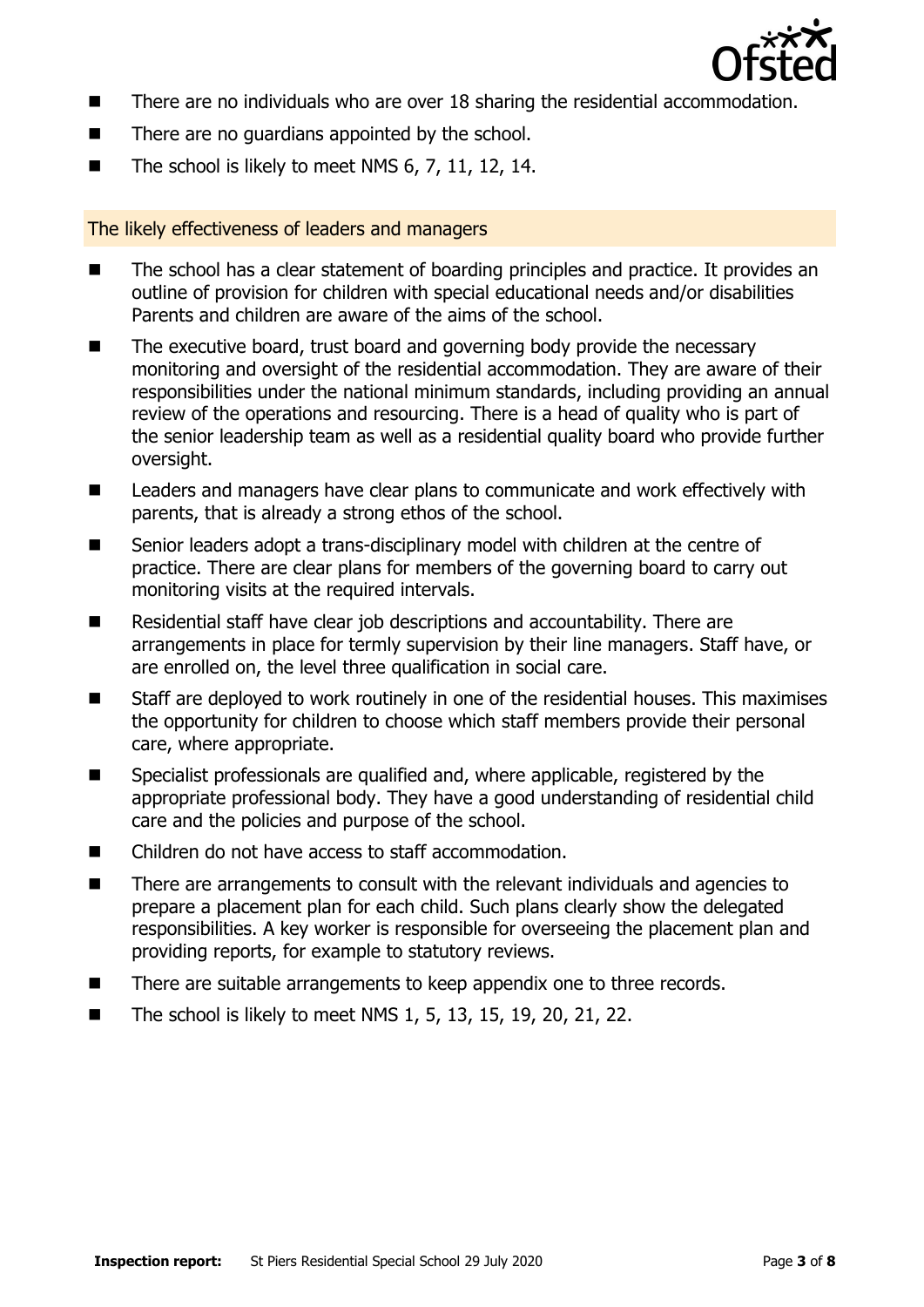

# **Compliance with national minimum standards for residential special schools**

**The school is likely to meet the national minimum standards for residential special schools.**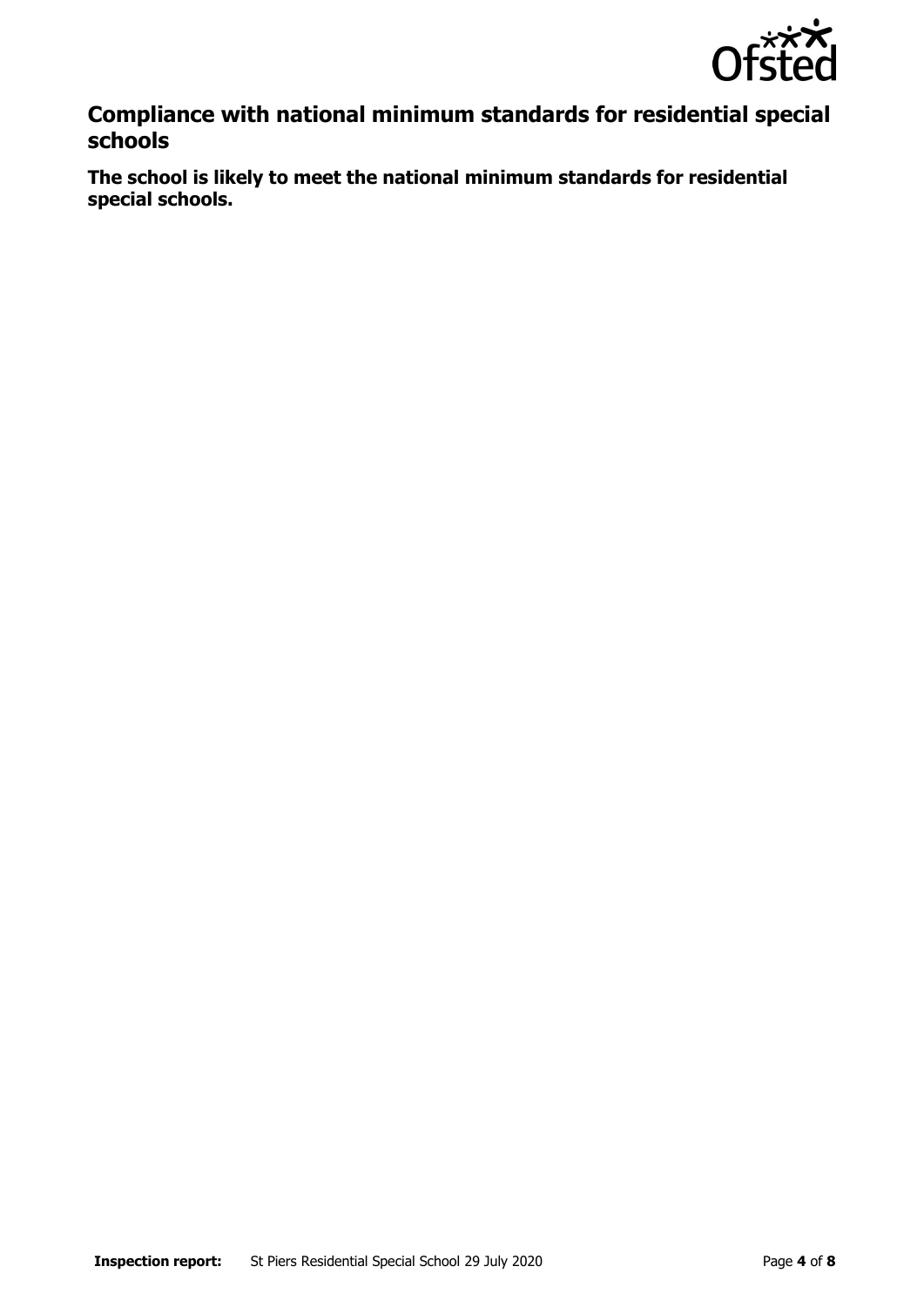

# **Proposed school details**

| Unique reference number             | 1131867  |
|-------------------------------------|----------|
| Social care unique reference number | 2601107  |
| DfE registration number             | 936 7005 |
| <b>Inspection number</b>            | 10157350 |

The inspection of residential provision was carried out under the Children Act 1989, as amended by the Care Standards Act 2000, having regard to the national minimum standards for residential special schools.

| Type of school                          | Non-maintained special school          |
|-----------------------------------------|----------------------------------------|
| School status                           | Independent residential special school |
| Headteacher                             | <b>Richard Gargon</b>                  |
| Head of residential provision           | Amy Ray                                |
| Telephone number                        | 01342 832243                           |
| Website                                 | https://school.youngepilepsy.org.uk/   |
| <b>Email address</b>                    | education@youngepilepsy.org            |
| Date of previous residential inspection | Not applicable                         |

### **Provider already operating**

| Number of residential pupils | n/a |
|------------------------------|-----|
|                              |     |

#### **Pupils**

|                                        | <b>School's current School's</b><br>position | proposal | Inspector's<br>recommendation |
|----------------------------------------|----------------------------------------------|----------|-------------------------------|
| <b>Gender of pupils</b>                | Mixed                                        | Mixed    | Mixed                         |
| Age range of pupils                    | $5 - 19$                                     | $5 - 19$ | $5 - 19$                      |
| Number of pupils on the<br>school roll | 85                                           | 85       | 85                            |
| Number of residential pupils           | $\overline{0}$                               | 26       | 26                            |
| Age range of residential<br>pupils     | n/a                                          | $5 - 19$ | $5 - 19$                      |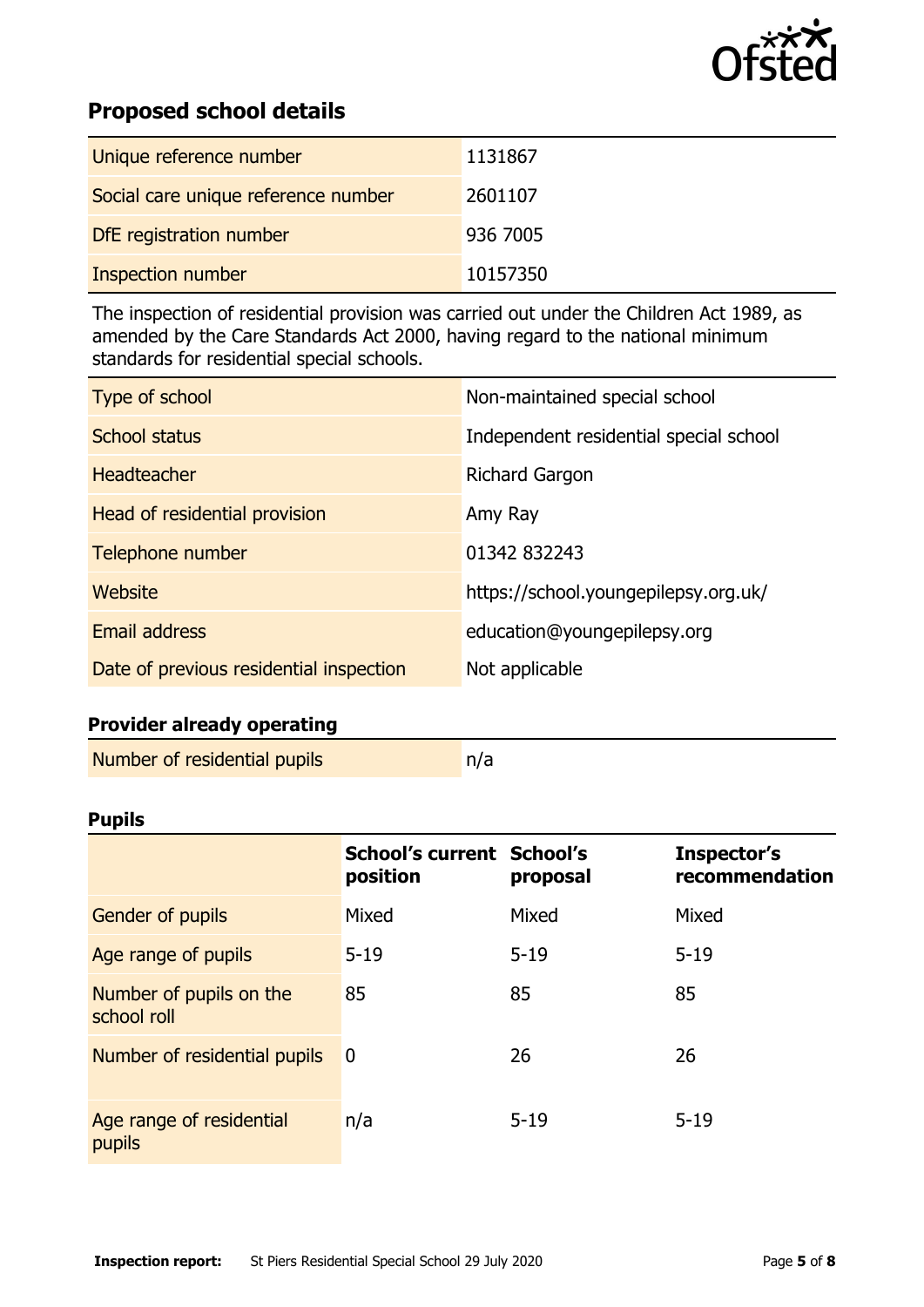

#### **Information about this proposed school**

- Young Epilepsy is set in a campus of over 60 acres in the Surrey countryside. The charity provides medical assessment, rehabilitation, care and education for children and young people whose lives have been adversely affected by epilepsy and other neurological conditions, including acquired brain injury resulting from accident or illness.
- St Pier's School is part of Young Epilepsy. Young Epilepsy is the operating name of The National Centre for Young People with Epilepsy (NCYPE).
- NCYPE is a registered charity number (311877) and a company limited by guarantee (00756798).
- St Piers School provides education for both residential and day pupils with epilepsy and a range of other medical and neurological disorders. The residential accommodation is in close proximity to the school.
- A majority of pupils have additional needs such as severe learning difficulties and/or autism and a few have moderate learning difficulties.
- The school is run by an integrated education governing body that reports to the charity's main trustee board. An education short inspection took place in November 2017 and the school was judged as continues to be good with safeguarding being effective.
- The operations manager for the residential homes (head of care) is part of the senior school leadership team.
- The school aims to offer termly and weekly boarding with some flexi-boarding. Currently the residential provision is registered with Ofsted as a children's home. Under the RSS registration, no child will be accommodated for more than 295 days.
- There is a corresponding application submitted to Ofsted to register two children's homes on the same site for children requiring >295 days of care and accommodation.
- St Piers College is also on the same site.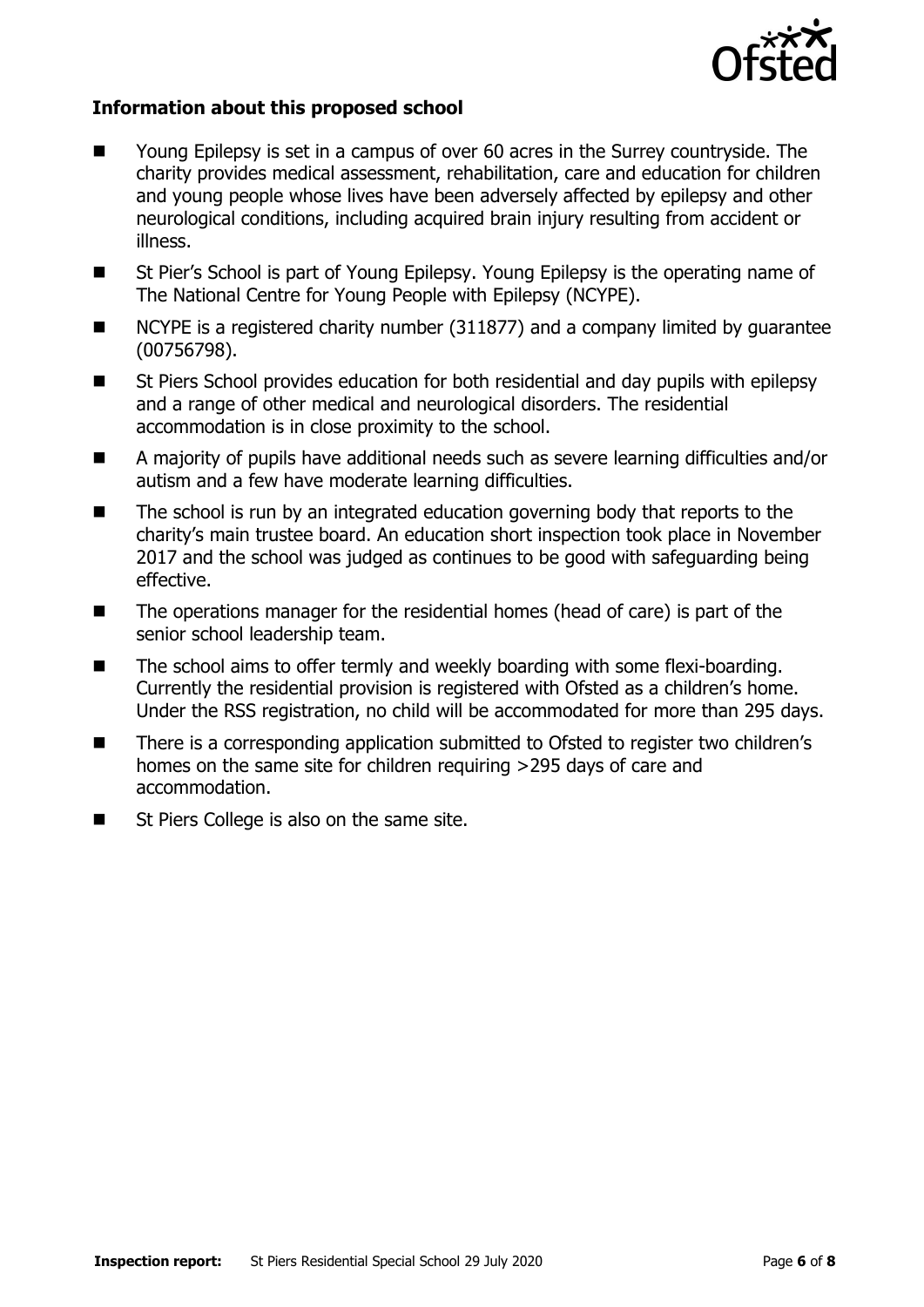

# **Information about this inspection**

- This inspection was carried out under the Children Act 1989, as amended by the Care Standards Act 2000, having regard to the national minimum standards for residential special schools.
- Information about the proposed change was provided to the DfE by the school in February 2020. This gave the rationale for the change.
- Ofsted and the DfE agreed, in February 2020, that the site visit to the residential special school accommodation would coincide with the site visit to inspect the proposed re-registration of the children's home.
- An on-site inspection was carried out over the course of one day on 29 July 2020. The inspectors held meetings with the director of integrated care, principal, operations manager, premises manager, designated safeguarding lead, head of health, pharmacy advisor, psychologist, play therapist, head of quality, the director of human resources (HR) and the head of HR resources.
- Multiple policies, documents and certificates were scrutinised.
- A tour was undertaken of all the residential accommodation for children and the surrounding grounds. This included inspecting the 26 bedrooms across four residential homes for the proposed residential special school.
- The purpose of this inspection was to assess if the school is likely to meet the National Minimum Standards for residential special schools (April 2015).

#### **Inspection team**

| Keith Riley, lead inspector | Social Care Regulatory Inspector |
|-----------------------------|----------------------------------|
| <b>Kelly Monniot</b>        | Social Care Regulatory Inspector |